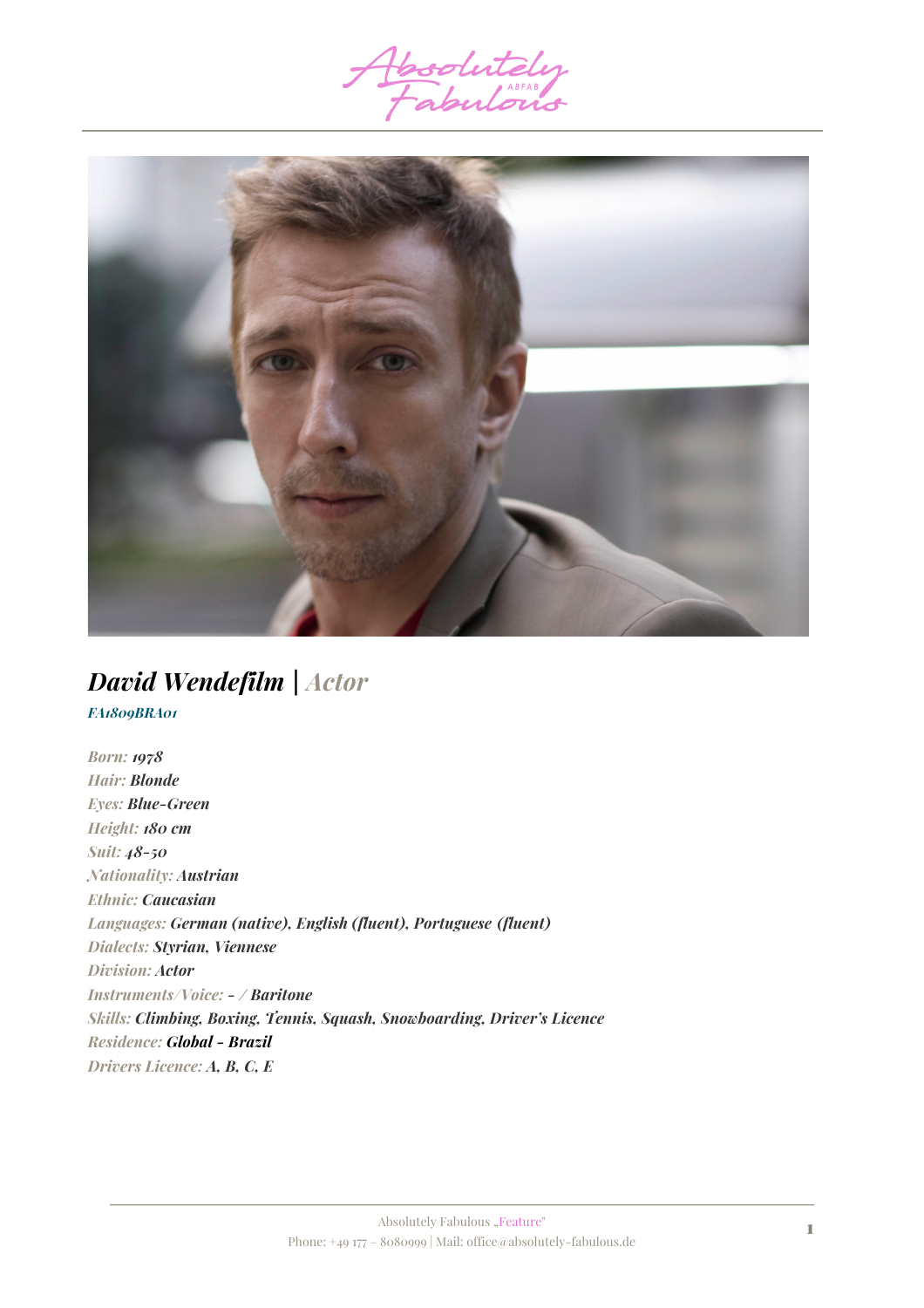Absolutely

## *David Wendefilm | Actor*

## *EDUCATION*

*2015 - 2016 Theater / Universidade Antropofoga 2011 - 2017 Workshops in Austria and Brazil 2009 - 2011 Doctoral degree Philosophy 2004 - 2009 Master studies Philosophy*

#### *FILM / TV (Selection)*

| Year    | <b>Title</b>                                | <b>Channel</b>                           | <i>Director</i>              |
|---------|---------------------------------------------|------------------------------------------|------------------------------|
| 2018    | Mauá - O primeiro gigante                   | <b>Boutique Filmes /Discovery Chanel</b> | <b>Fernando Honesko</b>      |
| 2018    | <b>Irmãos Freitas</b>                       | TNT/Miniserie                            | <b>Walter Salles</b>         |
| 2017    | <b>Apocalipse</b>                           | Record / Fernsehserie /-reihe            | <b>Edson Spinell</b>         |
| 2017    | O Negócio 4th season                        | HBO / Fernsehserie /-reihe               | <b>Michel Tikhomiroff</b>    |
| 2017    | Chamada Central                             | GNT / Fernsehserie/-reihe                | <b>Adonis Comelato</b>       |
| 2017    | A sonho da ovelha eléctrica                 | AIC                                      | <b>Felipi Nunes</b>          |
| 2017    | <b>Adeus</b>                                | AIC                                      | <b>Pedro Martinho</b>        |
| 2017    | <b>Fish head</b>                            | $AIC$ / $Kurzfilm$                       | <b>Maynard Stuart Farrel</b> |
| 2017    | The unwanted URL                            | <b>Kurzfilm</b>                          | <b>Angry</b>                 |
| 2017    | Tráfico de Urso                             | <b>Kurzfilm</b>                          | <b>Gleison Mota</b>          |
| 2017    | O sonho da ovelha eléctrica                 | $AIC$ / $Kurzfilm$                       | <b>Felipi Nunes</b>          |
| 2016    | Are you from this land                      | <b>Kurzfilm</b>                          | Bruninho & Gabe Maruyama     |
| 2016    | Hora extra                                  | $AIC$ / $Kurzfilm$                       | <b>Adriano Cardoso</b>       |
| 2016    | Ameaça Alienígena                           | <b>Kurzfilm</b>                          | <i>Angry</i>                 |
| 2016    | 171 Negócio de Familia                      | Universal Brasil / Fernsehserie/-reihe   | Roberto Helene D'avila       |
| 2016    | Nada será como antes                        | <b>Globo / Miniserie</b>                 | <b>Fosé Luiz Villamarim</b>  |
| 2016    | <b>Vade Retro</b>                           | <b>Globo</b> / Miniserie                 | <b>José Luiz Villamarim</b>  |
| 2015    | O Negocio 3th season                        | <b>HBO</b>                               | <b>Michel Tikhomiroff</b>    |
| 2015    | A regra do jogo                             | Globo / Fernsehserie/-reihe              | <b>Amora Mautner</b>         |
| 2015    | <b>Kind of luxury</b>                       | <b>Kurzfilm</b>                          | <b>Nixon Freire</b>          |
| 2015    | A mão armada                                | <b>Kurzfilm</b>                          | <b>Pedro Martinho</b>        |
| 2015    | A Mosca                                     | <b>Kurzfilm</b>                          | Ruslan Alvarenga             |
| 2015    | <b>Anthropos</b>                            | <b>Kurzfilm</b>                          | <b>Renata Sette</b>          |
| 2014    | Royale with cheese                          | <b>Kurzfilm</b>                          | Rodrigo Lewkowicz            |
| 2014    | <b>Desvios</b>                              | <b>Kurzfilm</b>                          | <b>Olivia Fuchs</b>          |
| 2014    | Clarisse ou alguma coisa<br>sobre nós doiss | Iluminara Films, Kinofilm                | <b>Petrus Cariry</b>         |
| 2014    | O Escultor                                  | <b>Kurzfilm</b>                          | Roberta Figliolino           |
| 2014    | <b>Gatunos</b>                              | <b>Kurzfilm</b>                          | Caio Carvalho                |
| 2013    | <b>Homens da Patria</b>                     | <b>Kinofilm</b>                          | <b>Gastao Coimbra</b>        |
| 2013    | <b>Carcere Privado</b>                      | <b>Kurzfilm</b>                          | Marcelo Favorati             |
| $2013-$ |                                             |                                          |                              |
| 2014    | O lucra acima da vida                       | <b>Kinofilm</b>                          | Nic Nilson                   |
| 2012    | Ausgezählt                                  | <b>L&amp;L Pictures / Kurzfilm</b>       | <b>Maximilian Fabigan</b>    |
| 2012    | <b>Shirin</b>                               | <b>Kinofilm</b>                          | <b>Jasmin Baumgartner</b>    |
| 2012    | <b>Hilfe</b>                                | <b>Puls 4 / Reality Show</b>             | <b>Gerhard Fresache</b>      |
|         |                                             |                                          |                              |